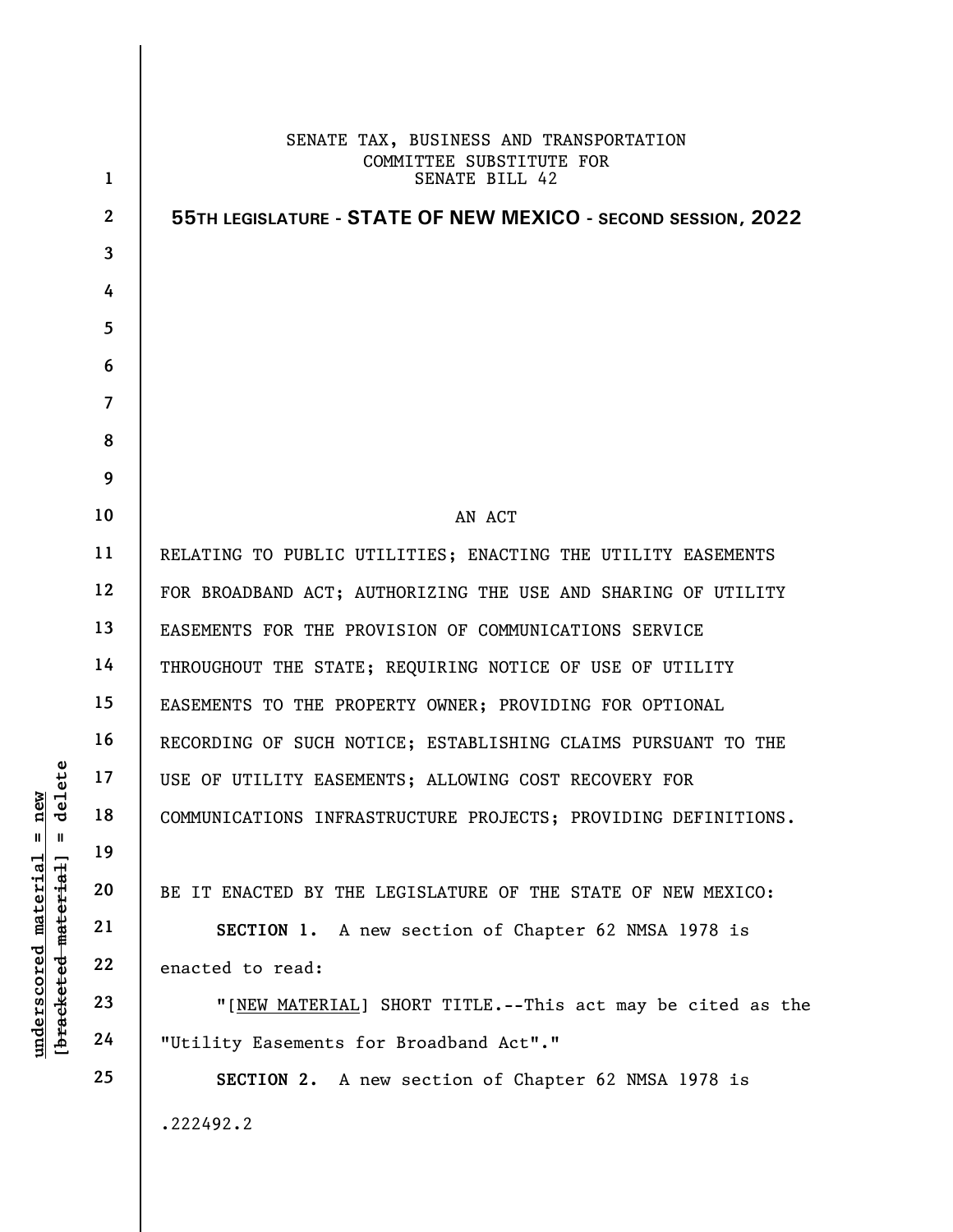1 enacted to read:

2

3

4

5

6

7

13

14

15

16

17

18

19

20

21

22

23

24

25

"[NEW MATERIAL] DEFINITIONS.--As used in the Utility Easements for Broadband Act:

A. "broadband affiliate" means a commercial broadband supplier that is a separate legal entity from any public utility but is controlled by, controls or is under common control with a public utility;

8 9 10 11 12 B. "burdened parcel" means a parcel of real property subject to a utility easement, other than land under the custody and control of the commissioner of public lands or the state transportation commission and the department of transportation;

C. "commission" means the public regulation commission;

under 17<br>
amplifiers, antennae,<br>
optronics, poles, stratennae,<br>
optronics, poles, stratennae,<br>
optronics, poles, stratennae,<br>
optronics, poles, stratennae,<br>
optronics, poles, stratennae,<br>
optronics, poles, stratennae,<br>
opt D. "communications infrastructure" means any wireline or wireless facilities and equipment, including amplifiers, antennae, cable, conduits, ducts, fiber, optronics, poles, structures, towers, transmitters, wires or other facilities or equipment owned by a public utility and used in connection with the provision of communications service;

E. "communications service" means any technology having the capacity to transmit data or other signals to enable a user of the service to originate and receive graphics, data, video, voice or other modes of communication;

 $- 2 -$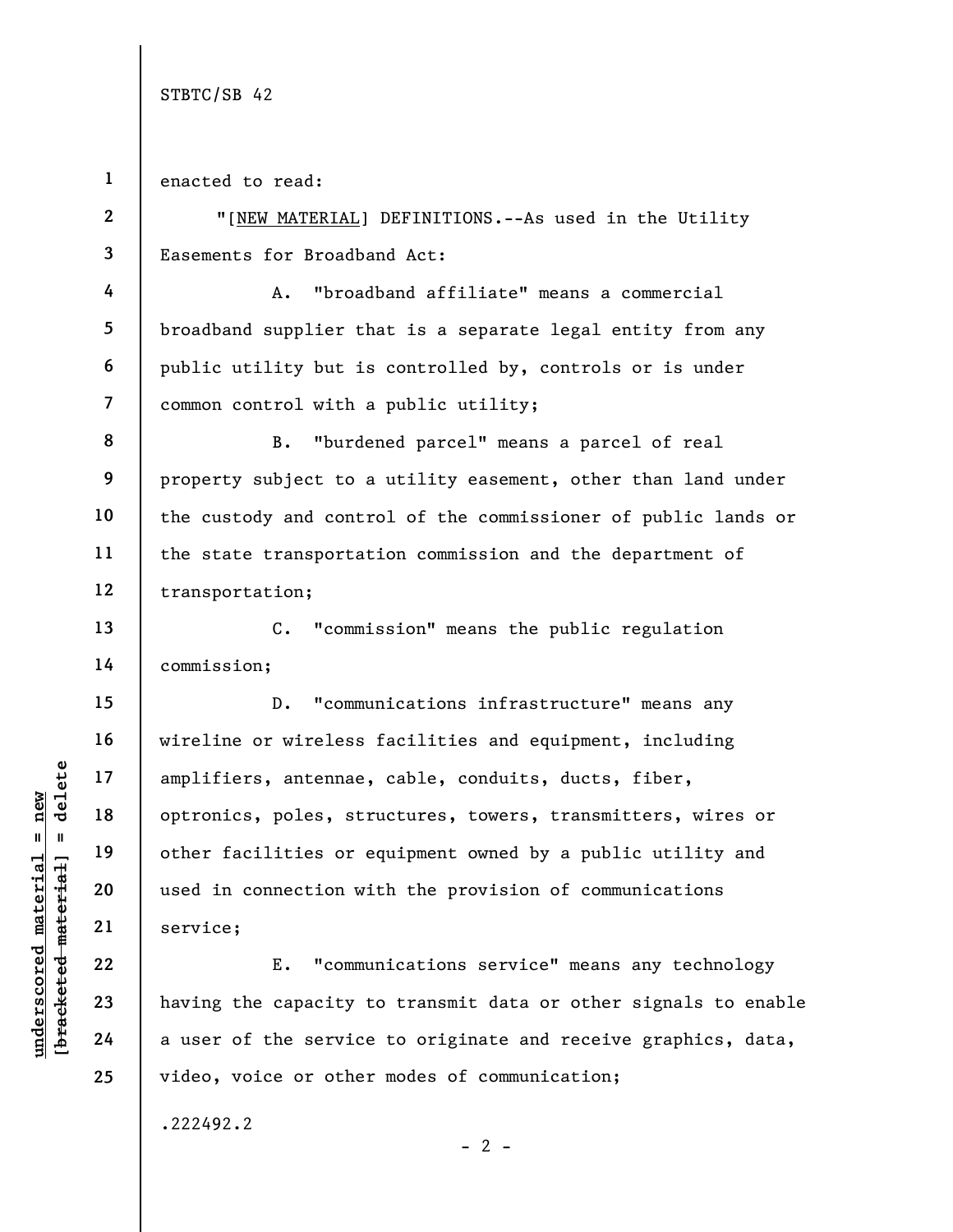1 2 3 4 5 6 7 F. "middle mile broadband service" means the provision of excess fiber capacity on a public utility's communications infrastructure to a communications service provider for the purpose of broadband service to retail customers, but does not include the public utility providing communications service directly to end-use customers on a retail basis;

8 9 10 11 12 13 G. "notice address" means the mailing address of the owner of a burdened parcel, or holder of record of an exclusive interest in the burdened parcel for any form of communications service, as listed in the records of the applicable county assessor fourteen days prior to delivery of notice;

H. "public utility" means "public utility" as defined in the Public Utility Act; and

UNE MATERIAL]<br>
understand material of way a<br>
understand of the similar right in real<br>
or any right of way a<br>
variable material or any right of way a<br>
21<br>
EU SECTION 3. A no<br>
22<br>
23<br>
TINEW MATERIAL]<br>
24<br>
A. For a I. "utility easement" means a franchise, easement, whether recorded or unrecorded, license, right of way or similar right in real property, including a prescriptive right or any right of way acquired pursuant to Chapter 62, Article 1 NMSA 1978 held by a public utility."

SECTION 3. A new section of Chapter 62 NMSA 1978 is enacted to read:

"[NEW MATERIAL] USE OF UTILITY EASEMENTS.--

A. For a burdened parcel with a utility easement that does not already provide for or permit the installation, .222492.2

24

14

15

16

17

18

19

20

21

22

23

25

- 3 -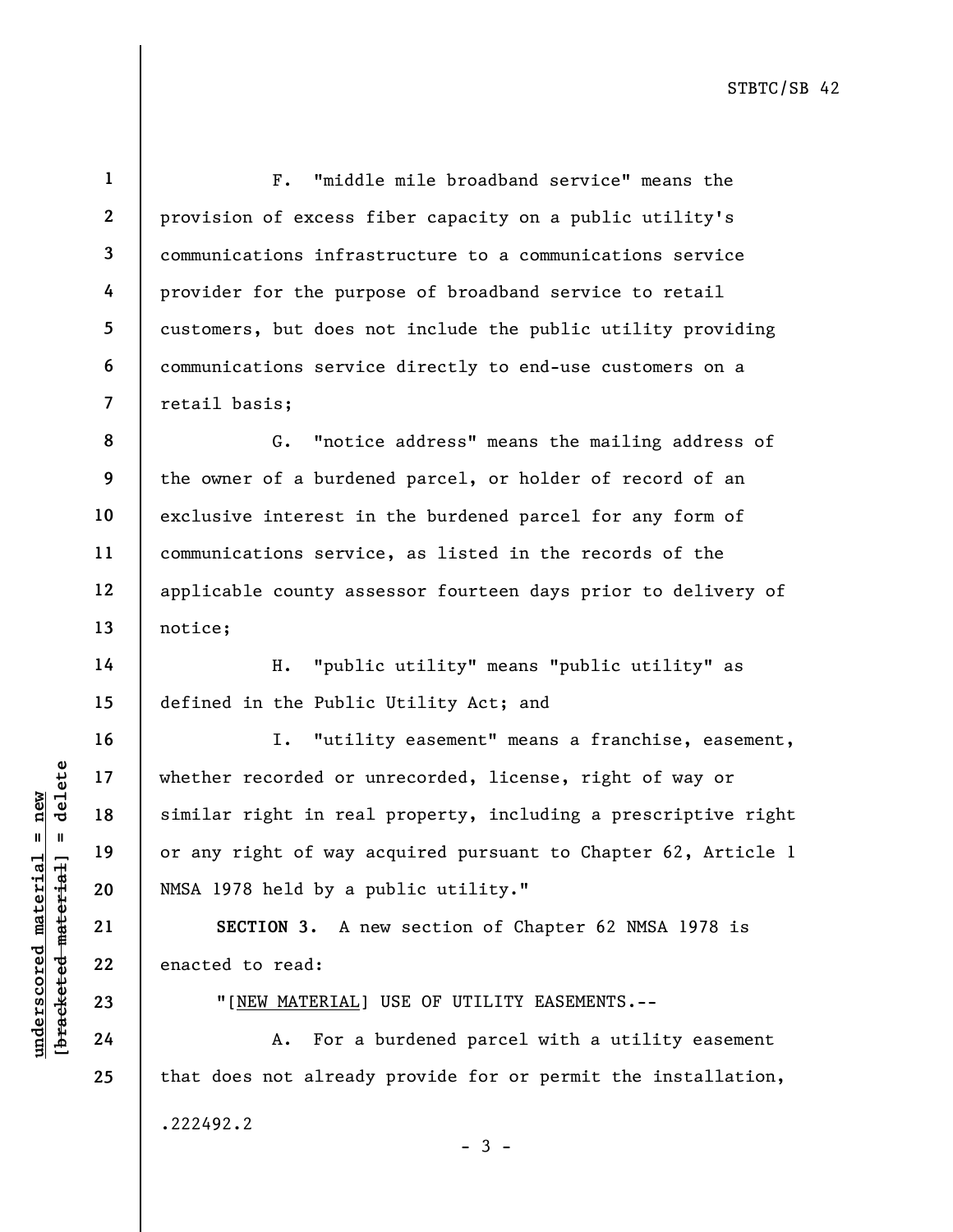underscored material = new [bracketed material] = delete 1 2 3 4 5 6 7 8 9 10 11 12 13 14 15 16 17 18 19 20 21 22 23 24 25 maintenance, removal or use of communications infrastructure, upon complying with the notice provisions in Section 4 of the Utility Easements for Broadband Act and without approval or consent of the commission, a public utility may: (1) acquire, construct, install, maintain, operate, own, remove or upgrade its communications infrastructure across, in, on, over or under the portion of a burdened parcel that is subject to a utility easement for the purpose of providing middle mile broadband service and may permit third parties to do so if they have acquired a right to do so from the public utility; (2) lease, license, provide a right to use or transfer in whole or in part any of its communications infrastructure located in a utility easement; and (3) enter and access the burdened parcel for the purposes or actions as may be reasonably necessary or desirable in connection with actions pursuant to this subsection. B. A public utility's exercise of its rights under Subsection A of this section is limited to the provision of middle mile broadband service. A public utility shall not directly provide retail commercial broadband service to end users but may cause or allow a broadband affiliate to offer retail commercial broadband service to end-user customers. C. A public utility's exercise of rights under

.222492.2

 $- 4 -$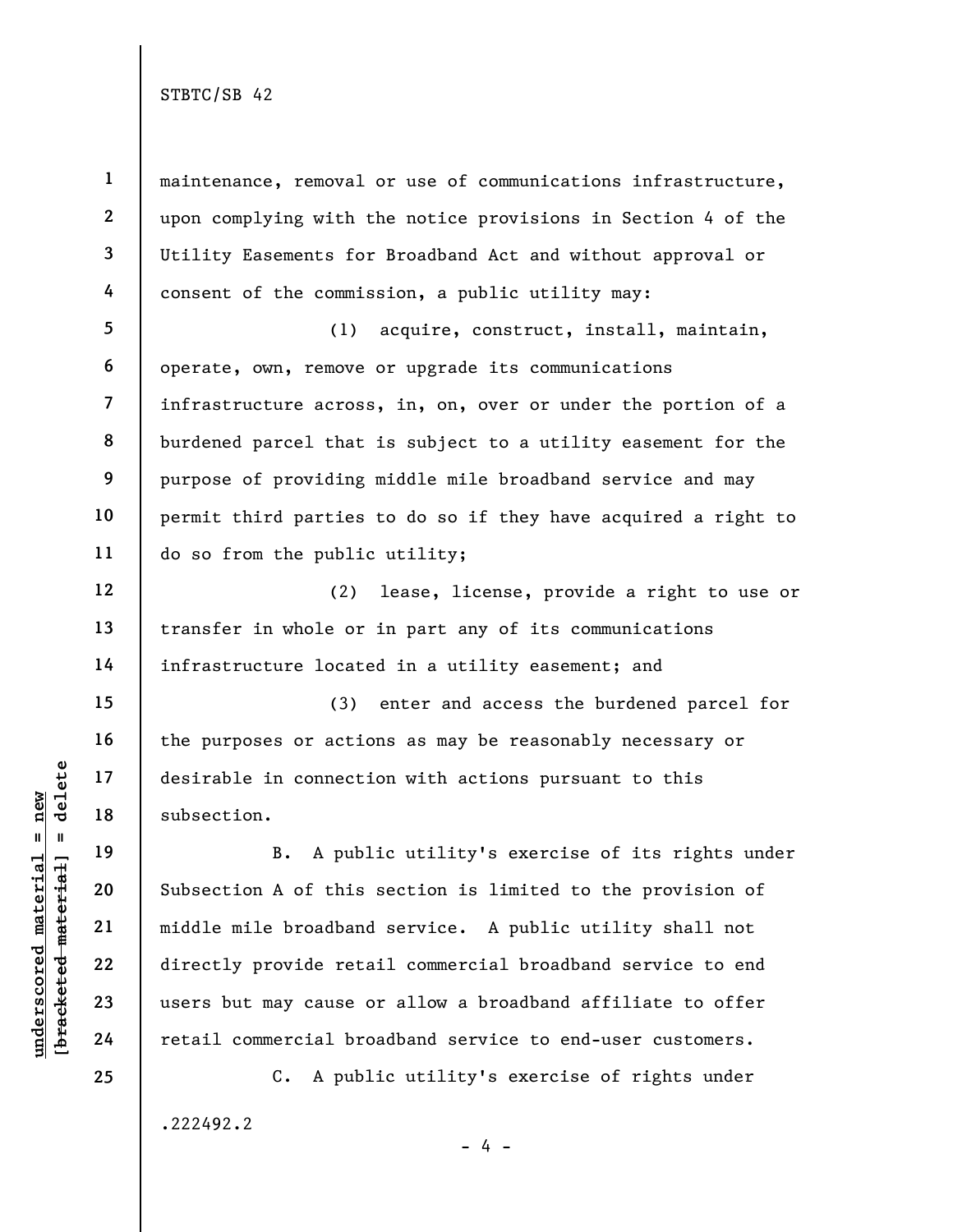underscored material = new [bracketed material] = delete 1 2 3 4 5 6 7 8 9 10 11 12 13 14 15 16 17 18 19 20 21 22 23 24 25 Subsection A of this section is subject to a generally applicable requirement on the burdened parcel to locate utilities underground if otherwise required to do so by: (1) an ordinance regarding subdivision plats pursuant to Chapter 3, Articles 19 and 20 NMSA 1978, or Chapter 47, Articles 5 and 6 NMSA 1978, as applicable; or (2) rules promulgated by a zoning authority pursuant to Chapter 3, Article 21 NMSA 1978. D. Upon a public utility's exercise of rights under Subsection A of this section, such rights run with the land and are valid and binding on successors-in-interest of the owner and any holder of an interest in the burdened parcel regardless of a lack of privity of estate or contract." SECTION 4. A new section of Chapter 62 NMSA 1978 is enacted to read: "[NEW MATERIAL] NOTICE REGARDING USE OF UTILITY EASEMENT.-- A. A public utility, or other third party acting pursuant to a lease, license or right to use any of the public utility's communications infrastructure located in a utility easement, shall deliver a notice that substantially contains the information required in Subsection B of this section to the notice address by certified or registered mail or by regional or national delivery service, without requirement for signature upon delivery:

.222492.2

 $- 5 -$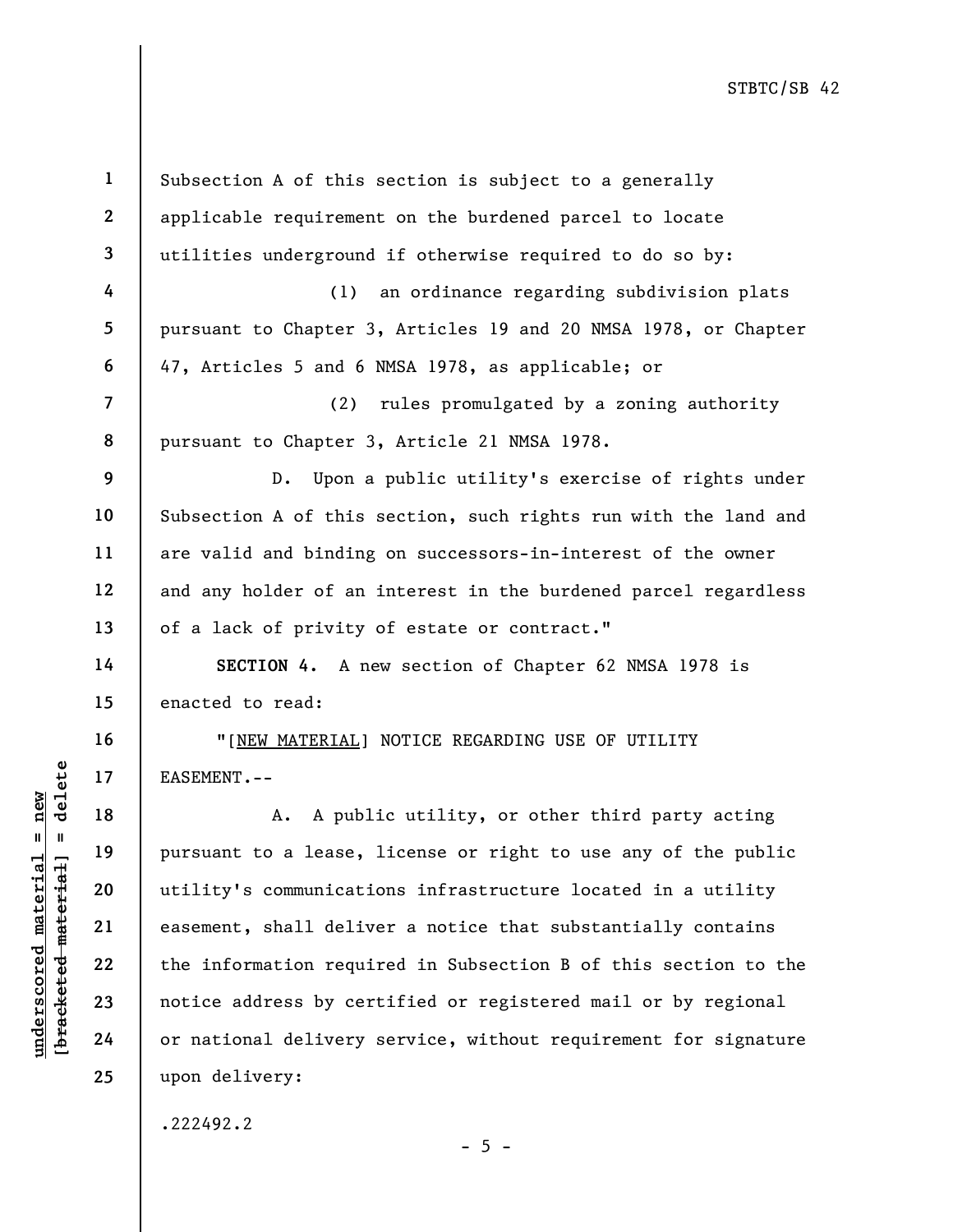underscored material = new [bracketed material] = delete 1 2 3 4 5 6 7 8 9 10 11 12 13 14 15 16 17 18 19 20 21 22 23 24 25 (1) for an exercise of rights pursuant to Subsection A of Section 3 of the Utility Easements for Broadband Act that involves installation or construction, at least ten days prior to the start of such installation or construction; or (2) for an exercise of rights under Subsection A of Section 3 of the Utility Easements for Broadband Act not involving any installation or construction, within forty-five days following such exercise of rights. B. The notice required under Subsection A of this section shall: (1) identify the public utility or party deriving rights from a public utility under Subsection A of Section 3 of the Utility Easements for Broadband Act and provide contact information for a point of contact at the public utility or party deriving rights from a public utility pursuant to that act; (2) furnish a general description of the utility infrastructure already existing in the utility easement as of the date of notice or a general description of the location of the utility easement, which shall not require any legal description, land title survey or any other description of the exact boundaries of the utility easement; (3) provide the parcel number or tax identification number of the burdened parcel, as set forth in .222492.2

 $- 6 -$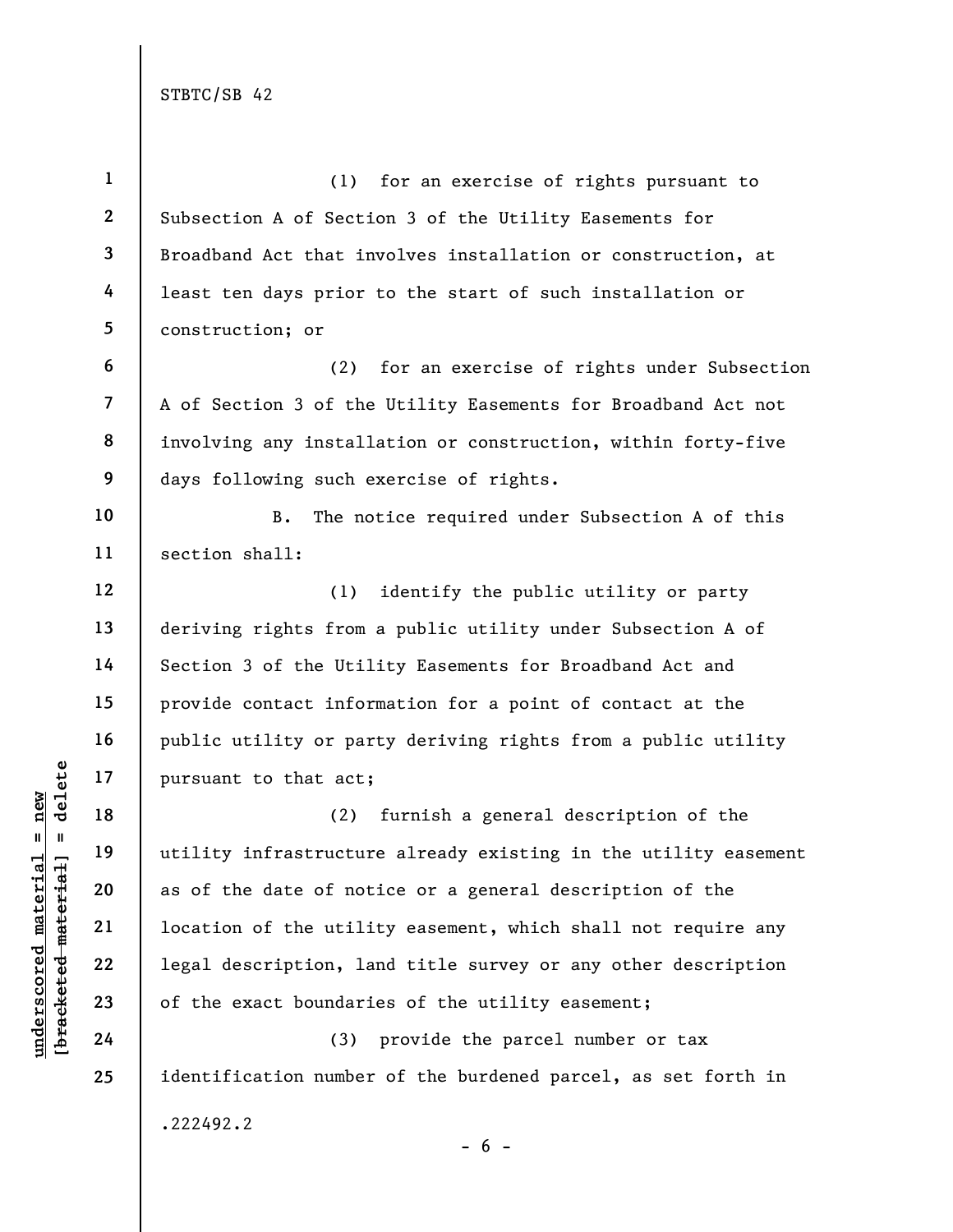under 17 is enacted to read:<br>
17 is enacted to read:<br>
18 "[NEW MATERIAL]<br>
19 utility may, but is n<br>
pursuant to the Utili<br>
recording memorandum<br>
22 county clerk's office<br>
23 that is subservient t<br>
24 information set forth 1 2 3 4 5 6 7 8 9 10 11 12 13 14 15 16 17 18 19 20 21 22 23 24 25 the county assessor's records; and (4) reference the Utility Easements for Broadband Act and state that the public utility or party deriving rights from a public utility pursuant to that act is exercising its rights pursuant to that act. C. The notice required under Subsection A of this section: (1) shall be deemed delivered on the third business day after being deposited in the United States mail or with a delivery service to the notice address; and (2) is required to be sent only once, and no subsequent exercise of rights with respect to the burdened parcel by a public utility or anyone deriving rights through a public utility under Subsection A of Section 3 of the Utility Easements for Broadband Act shall require additional notice." SECTION 5. A new section of Chapter 62 NMSA 1978 is enacted to read: "[NEW MATERIAL] OPTIONAL RECORDING OF NOTICE.--A public utility may, but is not obligated to, record a notice delivered pursuant to the Utility Easements for Broadband Act, or a recording memorandum of one or more notices in the applicable county clerk's office against all or any portion of a parcel that is subservient to the utility easement, containing the information set forth in Paragraphs (2), (3) and (4) of Subsection B of Section 4 of the Utility Easements for

.222492.2

- 7 -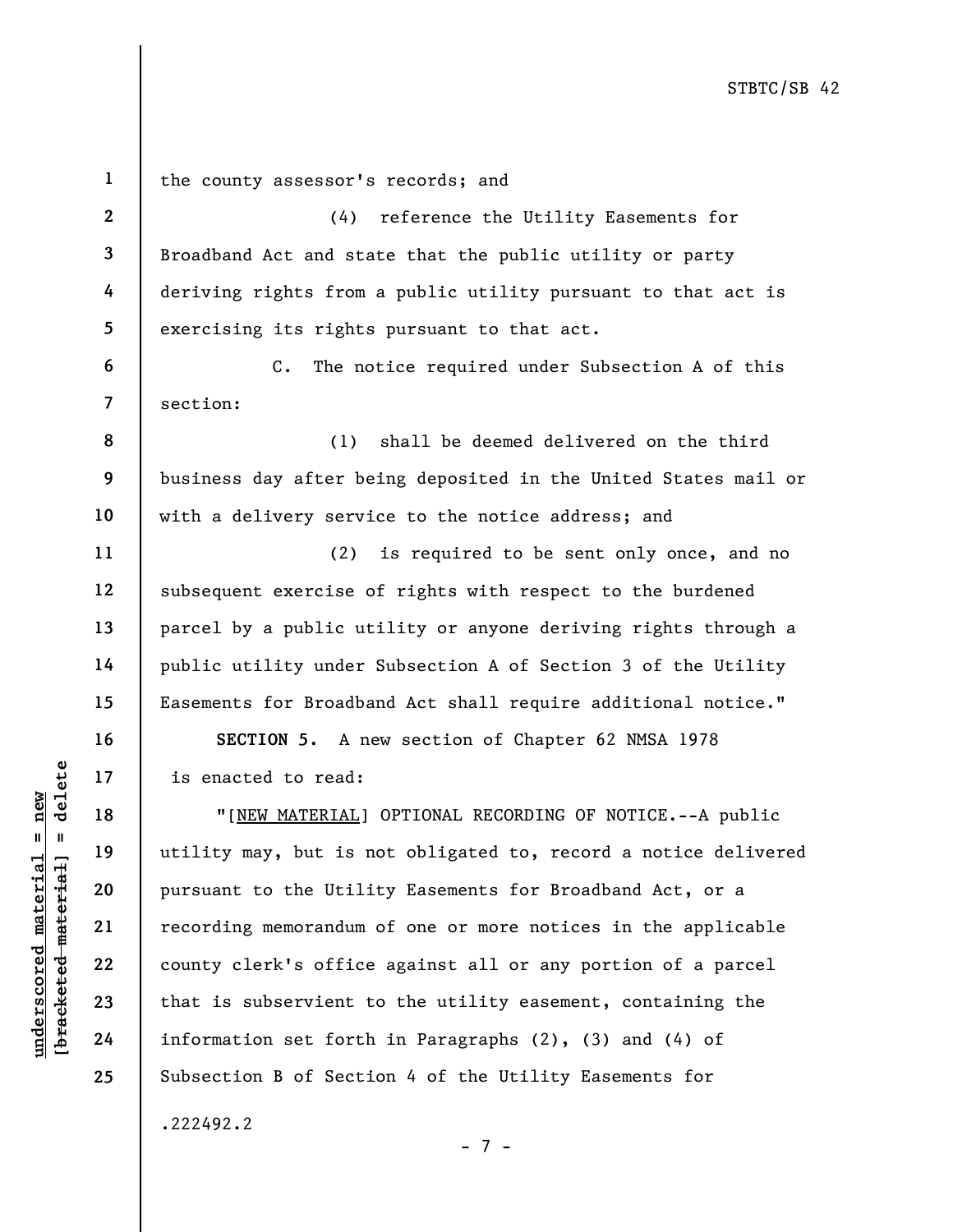underscored material = new [bracketed material] = delete 1 2 3 4 5 6 7 8 9 10 11 12 13 14 15 16 17 18 19 20 21 22 23 24 Broadband Act. Recording a memorandum of notice shall be effective to perfect the rights exercised under Subsection A of Section 3 of the Utility Easements for Broadband Act against all estates and persons holding any interest in the burdened parcel or real property appurtenant thereto, except that a crossing of the right of way of another public utility shall be effected in the manner provided in Section 62-1-4 NMSA 1978." SECTION 6. A new section of Chapter 62 NMSA 1978 is enacted to read: "[NEW MATERIAL] COST RECOVERY.--The commission shall, after notice and hearing, allow a public utility that acquires, constructs, installs, removes or upgrades communications infrastructure pursuant to the Utility Easements for Broadband Act to recover its reasonable costs through a commissionapproved tariff rider, in base rates, or both. The public utility shall include a mechanism for the return of costs recovered to customers from profits as a result of leasing, licensing or other transfer of a right to use of the communications infrastructure by a third party in a future rate case. The commission shall within six months determine, and allow cost recovery of, reasonable utility expenditures on communications infrastructure projects. Failure to issue an order approving or denying cost recovery within six months shall be deemed to be approval."

> SECTION 7. A new section of Chapter 62 NMSA 1978 is .222492.2 - 8 -

25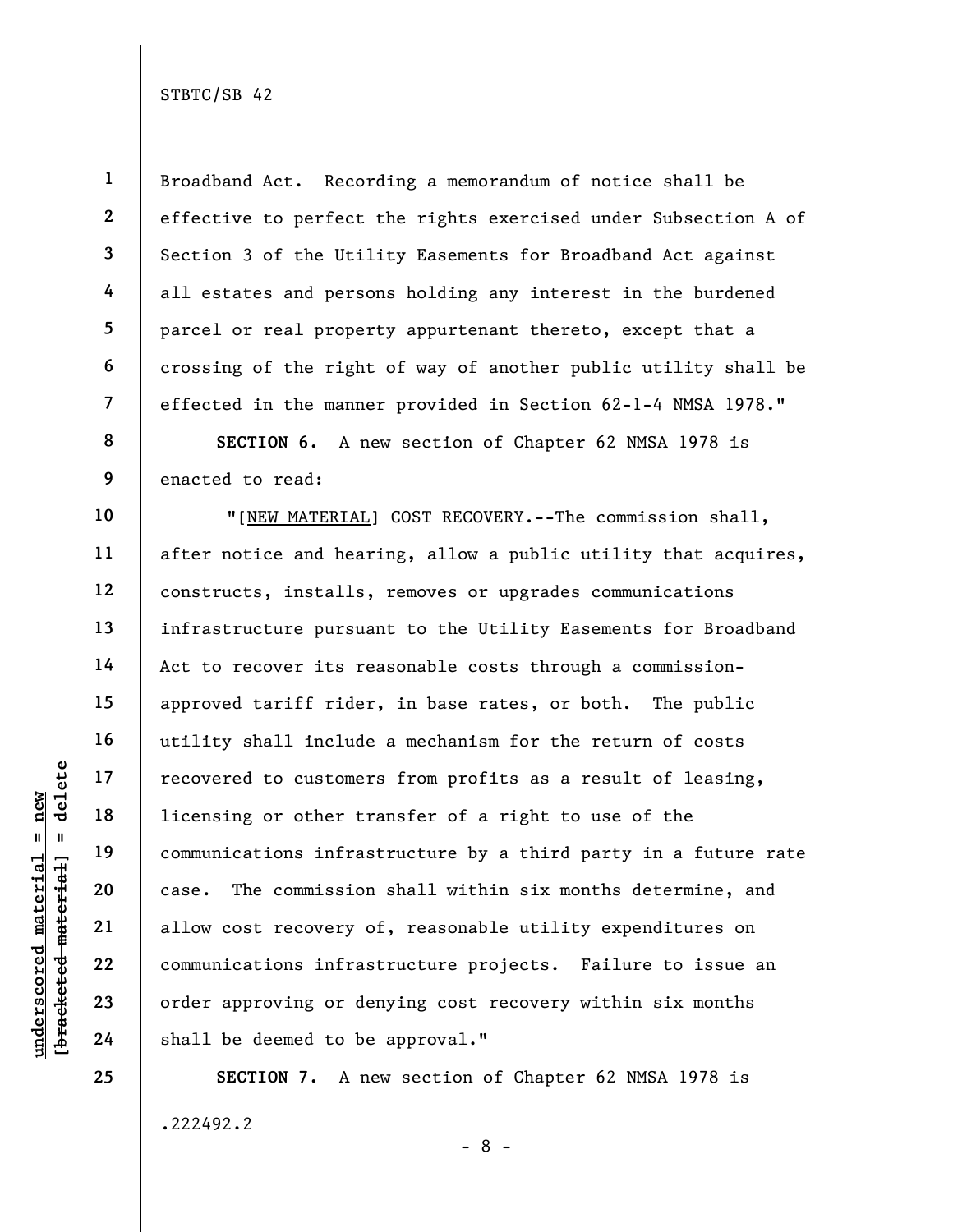1 enacted to read:

2

3

4

5

6

7

12

13

14

15

16

17

18

19

20

21

22

23

24

25

"[NEW MATERIAL] CLAIMS--TIME LIMIT--CALCULATION OF DAMAGES.--

A. No claim or cause of action against a public utility exercising its rights pursuant to the Utility Easements for Broadband Act may be brought by any person more than one year after:

8 9 10 11 (1) in the case of a claim or cause of action brought by or on behalf of a person to whom notice under Section 4 of the Utility Easements for Broadband Act was required, the date of delivery of notice; or

(2) in the case of a claim or cause of action brought by or on behalf of an interest holder in real property subject to the utility easement, other than a person to whom notice under Section 4 of the Utility Easements for Broadband Act was required, the date of recording of the notice or a memorandum of notice.

understanding of notice.<br>  $\begin{array}{c|c|c|c} \multicolumn{1}{c|}{\text{sub}} & \multicolumn{1}{c}{\text{sub}} & \multicolumn{1}{c}{\text{sub}} \\ \hline 1 & 1 & 1 & 19 & \multicolumn{1}{c}{\text{in}} \\ \hline 2 & 1 & 1 & 10 & \multicolumn{1}{c}{\text{in}} \\ \hline 3 & 2 & 1 & \multicolumn{1}{c}{\text{in}} \\ \hline 4 & 1 & 19 & \multicolumn{1}{c}{\text{in}} \\ \hline 5 & 10 & 10 & \multicolumn{$ B. For any claim or cause of action that is brought or may be brought by or on behalf of a person holding an interest in the burdened parcel or real property appurtenant thereto, whether in trespass, inverse condemnation or otherwise, with respect to a public utility's exercise of the rights set forth in Subsection A of Section 3 of the Utility Easements for Broadband Act, the following shall apply:

- 9 -

(1) the measure of damages for any and all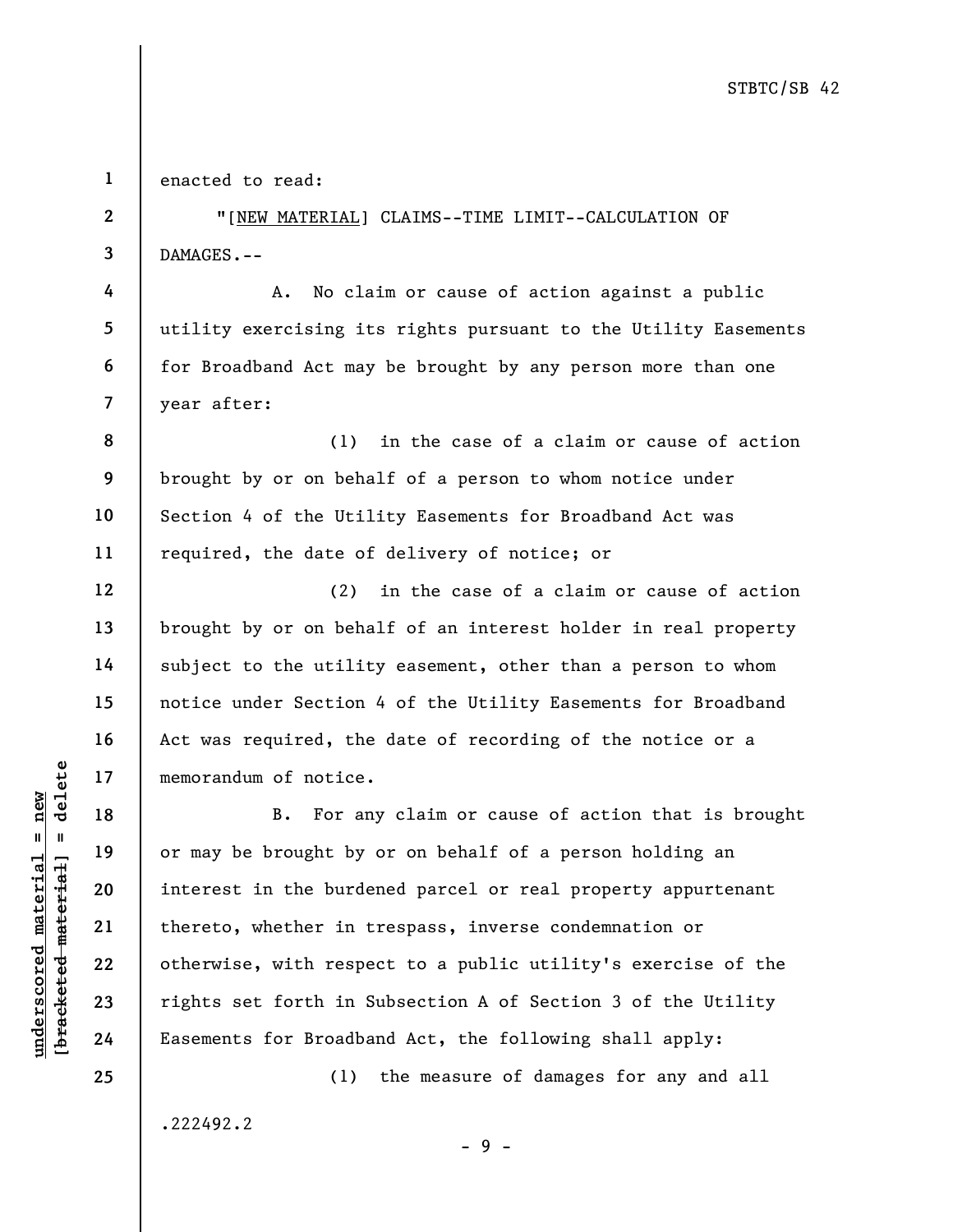1

2

3

4

12

13

14

15

16

17

18

19

20

21

22

23

24

25

such claims or causes of action, taken together, is the fair market value of the reduction in the value of the estate held by such interest holder, as contemplated by Section 42A-1-24 NMSA 1978;

5 6 7 8 9 10 11 (2) the following shall not be used and are not admissible as evidence in any proceeding: profits, fees or revenue derived from any such communications infrastructure; the rental value of the real property, utility easement or communications infrastructure; or the value of any communications corridor consisting of easements or similar rights over multiple parcels of real property;

(3) consideration shall be given to any increase in the fair market value to the property of the availability of communications service that arises from the installation or use of communications infrastructure in the utility easement;

underscored material material of action shall<br>  $\begin{array}{c|c|c|c} \hline \text{u} & \text{u} & \text{u} & \text{u} & \text{u} & \text{u} & \text{u} & \text{u} & \text{u} & \text{u} & \text{u} & \text{u} & \text{u} & \text{u} & \text{u} & \text{u} & \text{u} & \text{u} & \text{u} & \text{u} & \text{u} & \text{u} & \text{u} & \text{u} & \text{u} & \text{u} & \text$ (4) the interest holder bringing a claim or cause of action shall make reasonable accommodations to allow the public utility to conduct an appraisal of the real property within ninety days following a written request by the public utility. If an interest holder fails to make such accommodations, the public utility shall have no further liability to such interest holder with respect to the public utility's exercise of rights under Subsection A of Section 3 of the Utility Easements for Broadband Act;

 $- 10 -$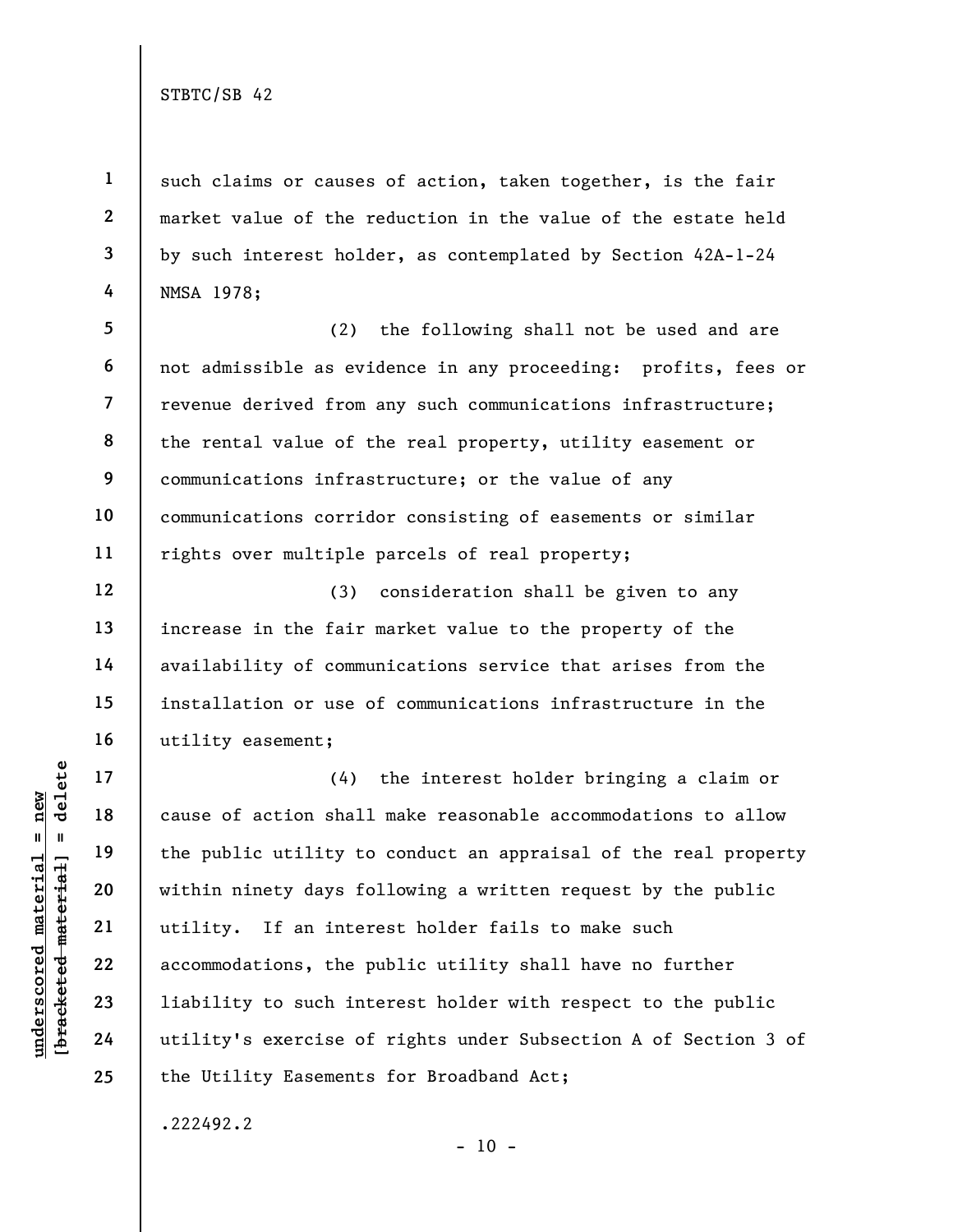UN DEN 17<br>
UN DEN 18<br>
UN DEN 19<br>
UN DEN 19<br>
UN DEN 19<br>
UN DEN 19<br>
UN DEN 19<br>
UN DEN 19<br>
UN DEN 19<br>
UN DEN 19<br>
DEN 19<br>
DEN 19<br>
DEN 19<br>
DEN 19<br>
DEN 19<br>
DEN 19<br>
DEN 19<br>
DEN 19<br>
DEN 19<br>
DEN 19<br>
DEN 19<br>
DEN 19<br>
DEN 19<br>
DEN 19<br> 1 2 3 4 5 6 7 8 9 10 11 12 13 14 15 16 17 18 19 20 21 22 23 24 25 (5) any claim, cause of action or damages shall be deemed to occur at the time of the public utility's initial exercise of rights, shall be fixed and shall not be deemed to continue, accrue or accumulate; (6) except in the case of another party's gross negligence or willful misconduct, no party to any such claim or cause of action shall be entitled to attorney fees or costs, reimbursement of the cost of any appraisal or any award of special, indirect, consequential, punitive or exemplary damages; and (7) by accepting a damage award in respect of a public utility's exercise of rights under Subsection A of Section 3 of the Utility Easements for Broadband Act, an interest holder in the burdened parcel shall be deemed to have granted a permanent easement or right of way to the public utility for all of the rights set forth in that subsection. C. A claim or cause of action under this section shall not be brought on behalf of a class. D. The limitations on claims and causes of action set forth in Subsections A and B of this section shall not apply to a claim or cause of action based on physical damage to property or injury to natural persons. E. Nothing in the Utility Easements for Broadband Act extends the statute of limitations for any claim or cause of action or shall be deemed to revive an expired claim or .222492.2

- 11 -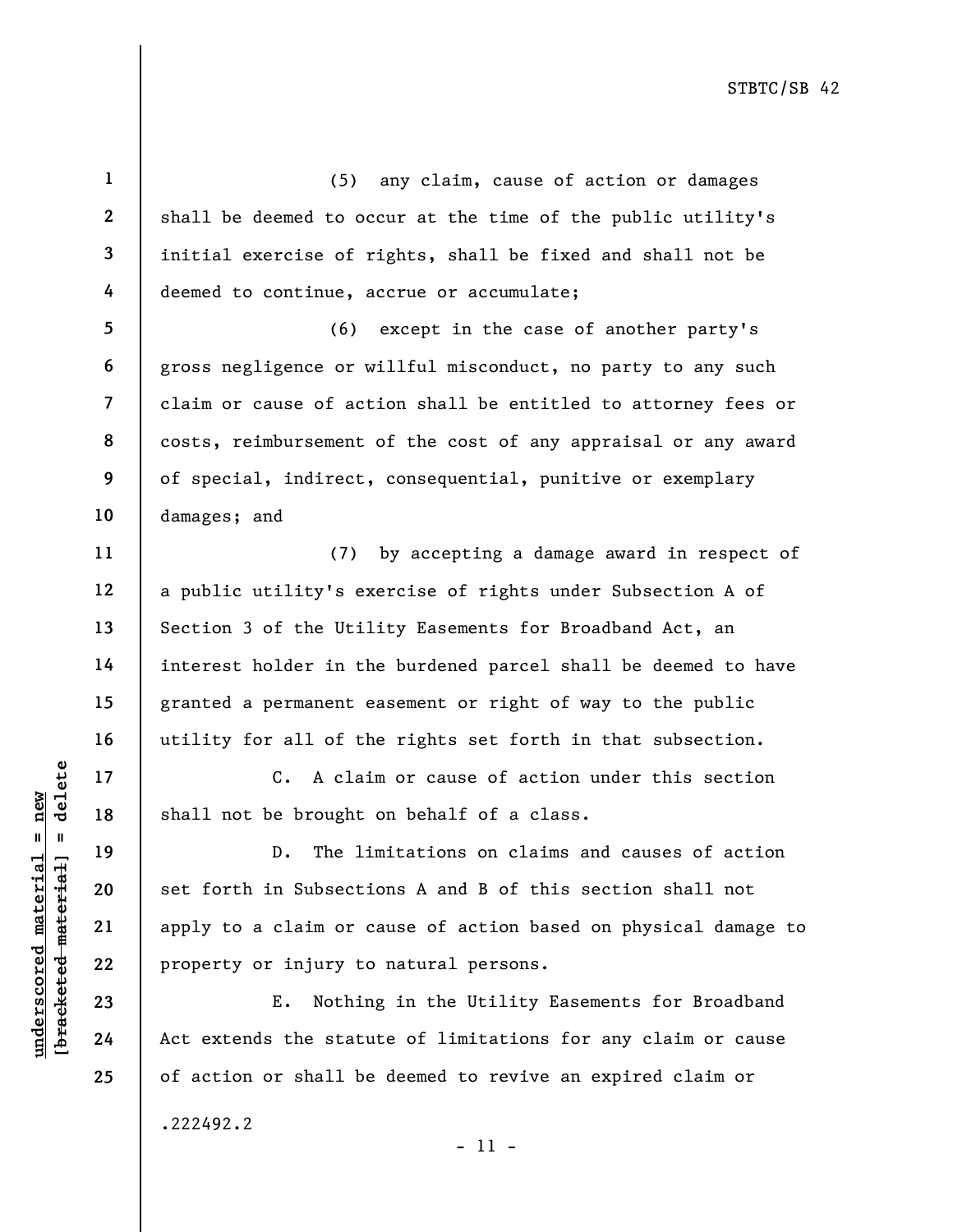1 cause of action."

underscored material = new [bracketed material] = delete 2 3 4 5 6 7 8 9 10 11 12 13 14 15 16 17 18 19 20 21 22 SECTION 8. A new section of Chapter 62 NMSA 1978 is enacted to read: "[NEW MATERIAL] OTHER PROVISIONS REGARDING UTILITY EASEMENTS.-- A. A public utility's power of eminent domain pursuant to Section 62-1-4 NMSA 1978 shall include the power to enter upon the burdened parcel and appropriate the rights set forth in Subsection A of Section 3 of the Utility Easements for Broadband Act within the utility easement. B. A public utility's exercise of rights under Subsection A of Section 3 of the Utility Easements for Broadband Act shall not be deemed to dedicate a utility easement for public or compatible use. C. Subject to the provisions of Subsection E of this section, nothing in the Utility Easements for Broadband Act shall be deemed to obligate a public utility to provide any rights or access to a communications service provider or to impose any obligations or restrictions on the terms and conditions on which a public utility may contract with a communications service provider regarding communications infrastructure in a utility easement.

D. Nothing in the Utility Easements for Broadband Act shall be deemed to obligate a public utility to provide any communications service to any person, but a public utility's

 $- 12 -$ 

.222492.2

23

24

25